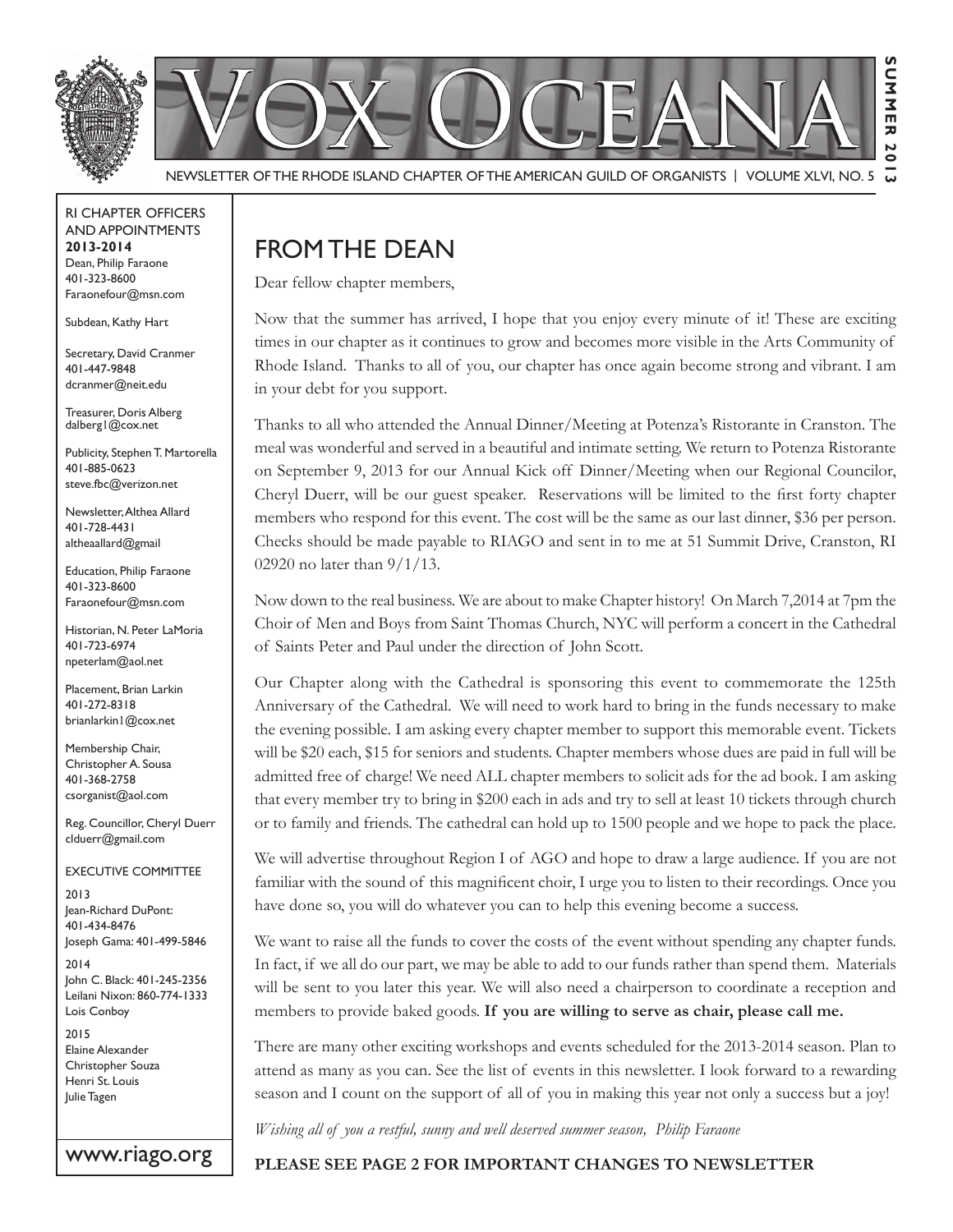# RIAGO Schedule of Events

#### **September 2013-June 2014**

- Sep 9 Kick off Banquet and Meeting at Potenza Ristorante, Cranston
- Sep 16 Board meeting: Faraone residence, 7:00 pm
- Oct 5 Workshop on Vocal Technique by Gigi and Noel Velasco at Greenwood Presbyterian Church, Warwick, 10:00 am - noon
- Oct 21 Board meeting: Faraone residence, 7:00 pm
- Nov 9 Workshop and breakout sessions on problems faced by choir directors and organists: Cathedral of SS Peter and Paul, Providence, 10:00 am - noon
- Dec 29 Chapter Christmas Party held in conjunction with monthly meeting: Faraone residence, 5:00 pm
- Jan 11 Master Class on Organ Technique by Paul Cienniwa at Cathedral of Saints Peter and Paul, Providence, 10:00am - noon
- Jan 20 Board meeting: Faraone residence, 7:00 pm
- Feb 8 Organ maintenance and crawl by Brian Mattias: Trinity Episcopal Church, 139 Ocean Avenue, Cranston, 10:00 am - noon
- Feb 17 Board meeting: Faraone residence, 7:00 pm
- Mar 7 Concert Choir Saint Thomas Church, NYC: Cathedral of SS Peter and Paul, 7:00 pm
- Mar 22 Workshop on Creative Hymn Playing by Philip Faraone and Kathy Hart, Location TBA, 10:00 am noon
- Apr 26 Anthem Sharing, Location TBA, 10:00 am noon
- May 18Annual Members' Recital: Saint Joseph's Church Newport, 7:00 pm
- May 29 Board meeting: Faraone residence
- Jun 9 Annual Dinner/Meeting, Location TBA

If you are able to host any event that needs to be determined, please contact the Dean. Thank you for your support of our chapter.

# "Due" it NOW!

Chris Sousa pleads with members to renew membership today. He needs information by August 1 in order to compile the 2013-14 Directory. Get yourself listed in that book! (If you need a form, see the May newsletter on the website.)

# NEWSLETTER CHANGES

After more than ten years as the designer of the newsletter, my daughter Celeste MacPhee is "retiring" to devote more time to her family and her massage therapy business. I am indebted to her for making my job so easy all this time.

Now that I have retired from teaching English at CCRI, I am learning the programs that make this letter look the way it does. I hope there is no noticeable change there. There is one major change, though. My e-mail address has changed. Please direct all items to me at the new address: altheaallard $@$ gmail.com.

Another change the board has suggested is inviting those who are online to "opt out" of the paper issue of the letter. If you would like to access the newsletter online rather than receive a hard copy, please e-mail me your instruction.